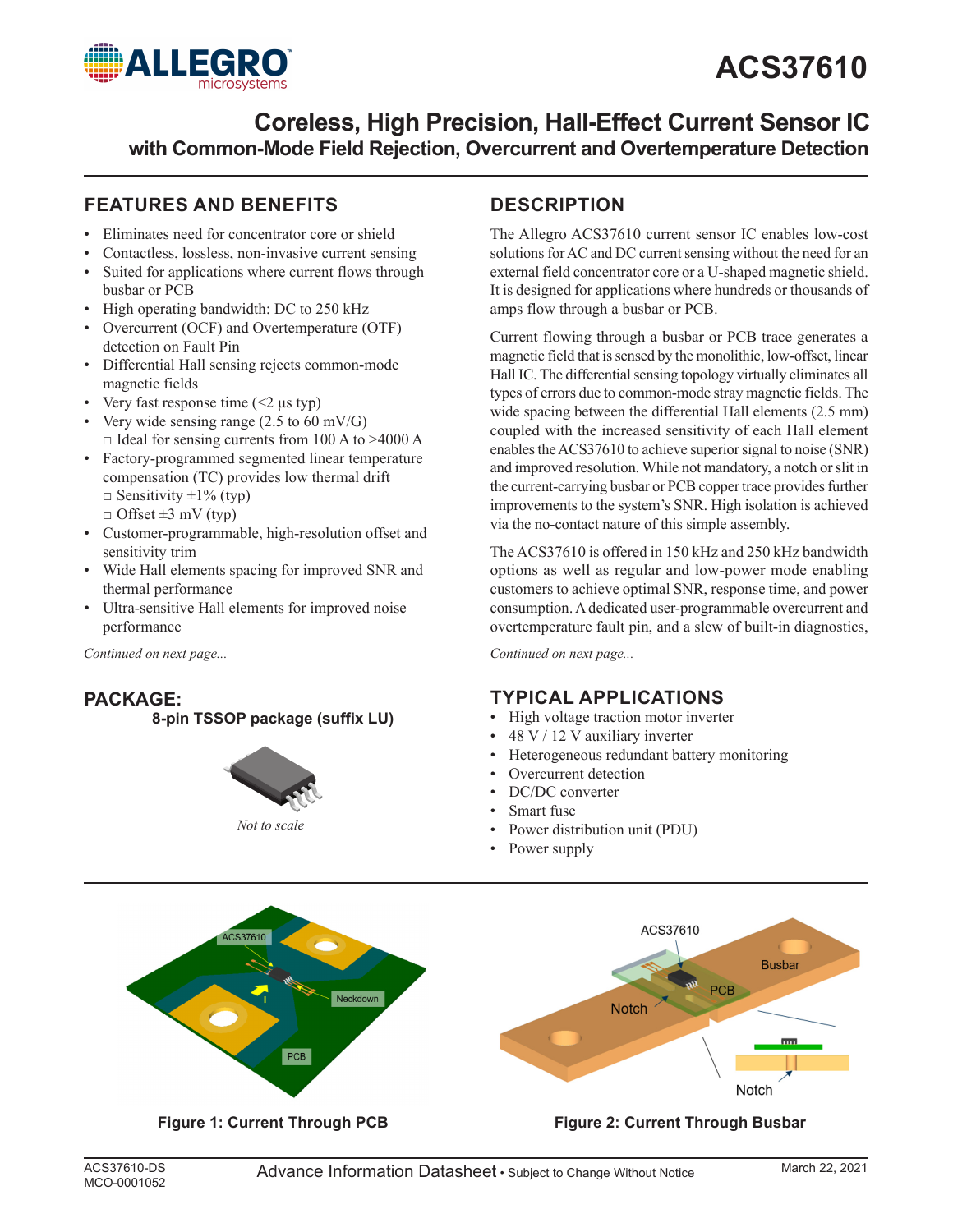## **FEATURES AND BENEFITS (continued) DESCRIPTION (continued)**

- Wide ambient temperature range:  $-40^{\circ}$ C to 150°C
- 3.3 or 5.0 V single supply operation
- Programmable through Output pin or through dedicated Programming pin for easier device programming
- AEC-Q100 Grade 0, automotive qualified
- Monolithic Hall IC for high reliability
- Surface mount, small footprint, low-profile TSSOP8 package

including broken ground and VCC detection, make it ideal for safetycritical applications. The accuracy and flexibility of this device is enhanced by user programmability, performed via the output pin or through the dedicated programming pin, which allows the device to be optimized in the application and cancels errors due to mechanical assembly tolerances on the PCB. Device specifications apply across an extended ambient temperature range: –40°C to 150°C.

The ACS37610 is suitable for space-constrained applications because of its low-profile 8-pin surface mount TSSOP package (thin-shrink small outline package, suffix LU) that is lead (Pb) free, with 100% matte tin leadframe plating. The sensor can be mounted in a horizontal or vertical orientation relative to the busbar, providing superior flexibility in mechanical assemblies.

### **SELECTION GUIDE**

| <b>Part Number</b> | <b>Nominal Supply</b><br>Voltage (V) | <b>Differential</b><br><b>Magnetic</b><br>Input Range, (G) | <b>Sensitivity</b><br>Sens (Typ.)<br>$(mV/G)^{[1]}$ | Ιд<br>$(^\circ \text{C})$ | Packing <sup>[2]</sup>       |
|--------------------|--------------------------------------|------------------------------------------------------------|-----------------------------------------------------|---------------------------|------------------------------|
| ACS37610LLUA-005B5 |                                      | ±400                                                       |                                                     |                           |                              |
| ACS37610LLUA-010B5 |                                      | ±200                                                       | 10                                                  |                           |                              |
| ACS37610LLUA-020B5 |                                      | ±100                                                       | 20                                                  | $-40$ to 150              | 4000 pieces per 13-inch reel |
| ACS37610LLUA-020U5 |                                      | $0$ to $200$                                               | 20                                                  |                           |                              |
| ACS37610LLUA-010B3 | 3.3                                  | ±132                                                       | 10                                                  |                           |                              |

[1] Measured at nominal supply voltage. Contact Allegro for other sensitivity options. [2] Contact Allegro for additional packing options.



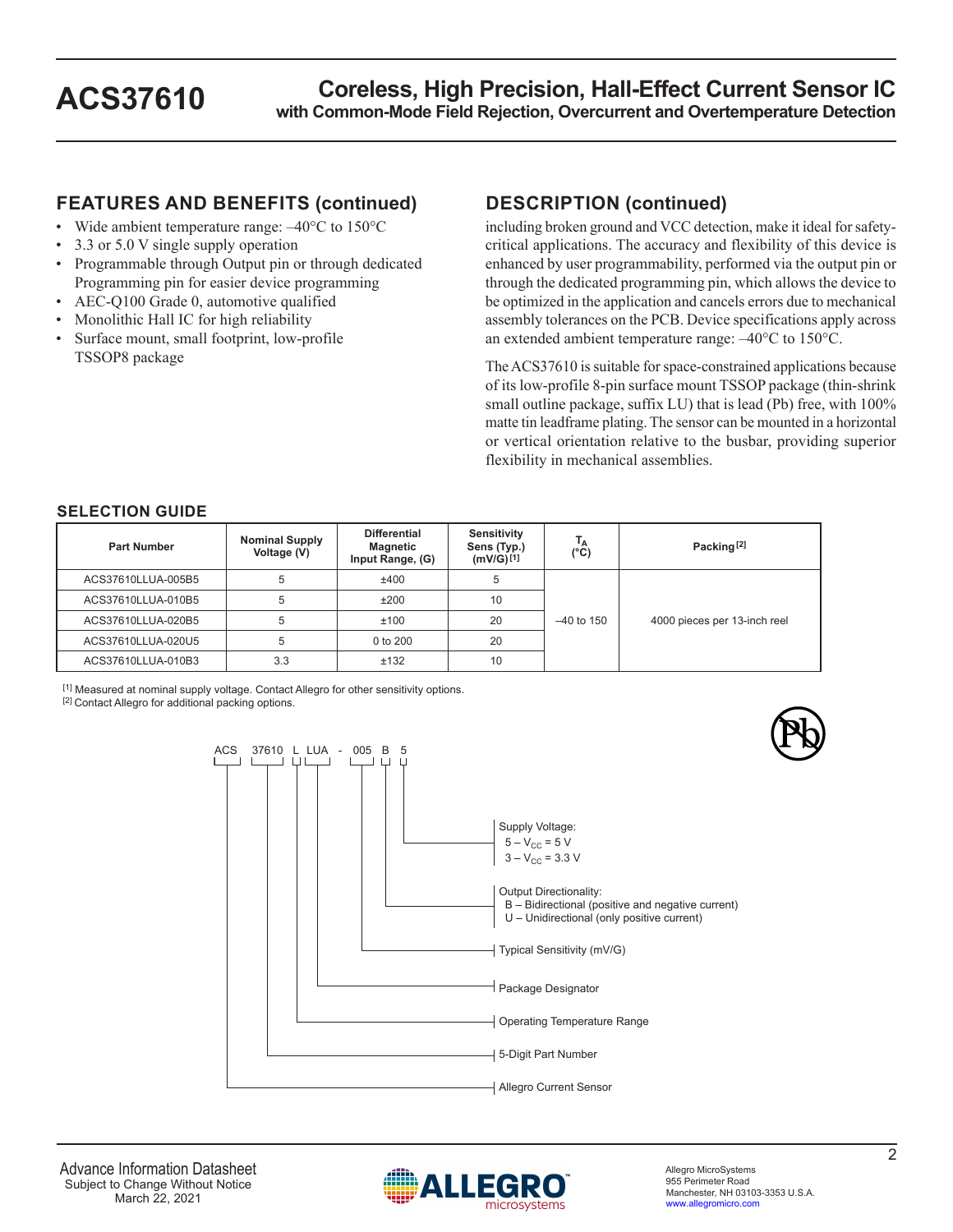

## **Figure 3: Typical Application Circuit**

The ACS37610 outputs an analog signal,  $V<sub>OUT</sub>$ , that varies linearly with the bidirectional AC or DC field sensed, within the range specified.  $C_L$  is for optimal noise management, with values that depend on the application.  $R_1$ is an optional pulldown to GND or pullup to VCC for broken wire detection. For broken GND function, it is recommended to tie PROG pin to VCC when not used.

| $VCC$ $\boxed{1}$  | <b>8 GND</b> |
|--------------------|--------------|
| $VCC$ $\boxed{2}$  | l PROG       |
| FAULT <sup>3</sup> | VOUT         |
| FAULT 4            | VOUT         |

**Figure 4: Pinout Diagram**

### **Pinout List**

| <b>Number</b> | <b>Name</b>  | <b>Description</b>                              |  |
|---------------|--------------|-------------------------------------------------|--|
| 1,2           | <b>VCC</b>   | Input power supply; also used for programming   |  |
| 3,4           | <b>FAULT</b> | Fault output; overcurrent, overtemperature      |  |
| 5,6           | VOUT         | Analog output signal; also used for programming |  |
|               | <b>PROG</b>  | Bidirectional programming pin                   |  |
|               | <b>GND</b>   | Ground pin                                      |  |

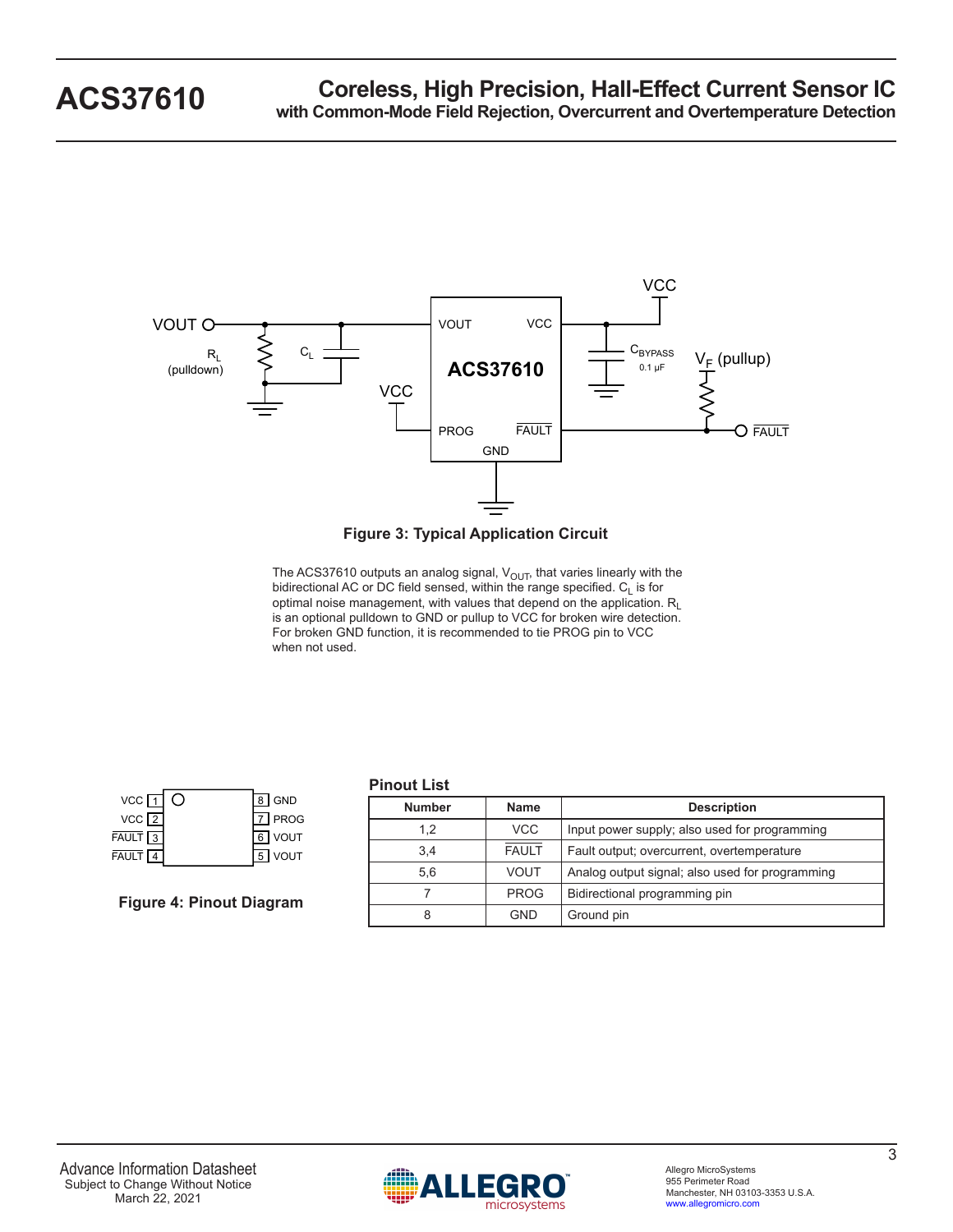# **Coreless, High Precision, Hall-Effect Current Sensor IC ACS37610 with Common-Mode Field Rejection, Overcurrent and Overtemperature Detection**



**Figure 5: Functional Block Diagram**